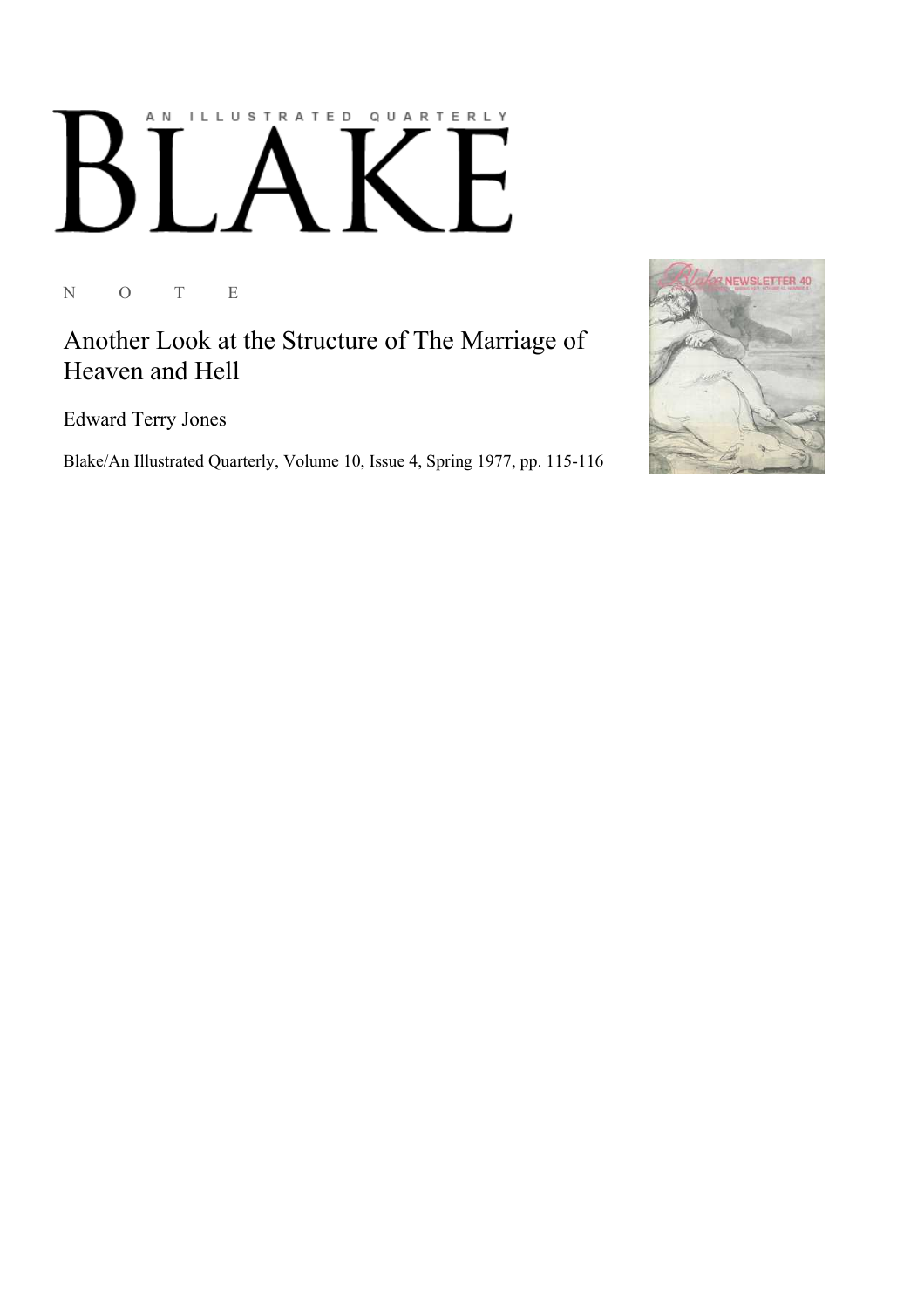## ANOTHER LOOK AT THE STRUCTURE OF *The Marriage of Heaven and Hell*

## EDWARD TERRY JONES

Recently Gary J. Taylor has suggested that the mosaic format typical of the primer and early children's books is probably a specific influence on the form of *The Marriage of Heaven and Bell.<sup>1</sup>* He finds in the primer a patchwork texture and generic diversity of parts ("illustrations, short poems . . ., dialogues, hymns, proverbs, catechism, the Lord's Prayer, the Ten Commandments") similar to Blake's; calls special attention to some pictorial resemblances; and concludes that "Blake very well could have been parodying one of the most widely known of formats, as well as one of the most insidious shapers of men's minds." His case on the whole is a good one,<sup>2</sup> made still stronger by the fact, unmentioned in his argument, that the most likely specific model for the contemporaneous *Songs of Innocence and of Experience-*-Isaac Watts's *Divine Songs--is* also a form of pious children's literature. As Blake for his own corrective purposes made ironic use of the popular children's hymns, so he may have treated the primer.

It is the Bible itself, however, with something like the literary form of a scrapbook, which is the ultimate progenitor of the mosaic format of both the primer and *The Marriage.* Taylor's summary characterization of *The Marriage* as primer just as accurately describes *The Marriage* as bible: "a rich mosaic of parables, emblems, un-commandments, history, and credo."<sup>3</sup> Pointing this out hardly vitiates his argument, inasmuch as the primergiven the size of its sections, its woodcut illustrations, and its insistent didacticism--is manifestly the more proximate formal influence. But I want to invoke the presence of the Bible's form behind the primer and *The Marriage* in order to suggest a supplementary Biblical influence on the structure of Blake's work, one linear like a plot rather than planar or textural like a mosaic.

The Bible, notwithstanding the piecemeal appearance of its surface, has been received in cultural history as a unified mythos, an essentially single progression of significant events from creation to apocalypse. *The Marriage,* it seems to me, notwithstanding the piecemeal appearance of its surface, develops a version of this progression. I do not mean to belabor the commonplaces that Blake's canon is Bible-soaked and his thinking nearly always expressed in terms of a story of fall and resurrection. Rather, my point is that the echoes of the Biblical mythos--crucial episodes

in their proper sequence—are numerous and specific enough to give *The Marriage* another dimension of coherence which reinforces Blake's parodic tactics and revisionary intentions.

As the pieces of Blake's mosaic fall into place, a dotted narrative line emerges whose segments parallel these episodes in Biblical history: Fall and Exile, the Law, Priesthood, the Prophets, the Coming of the Messiah, the Proclamation of the Gospel, the Life of Jesus, and the Apocalypse. Since, for my purposes, what is most meaningful is the order in which these occur, what follows is little more than a listing.

*Fall and Exile.* However the symbolic and syntactical ambiguities of "The Argument" on Plate 2 are resolved, it is clear enough from specific allusions ("red clay," "serpent") and from the action of the poem (the just man, who once kept his way, is driven by the villain into barren climes) that the event under reconsideration is the original sin.

*The Law.* On Plate 4, "The Voice of the Devil" identifies and corrects the errors caused by "All Bibles or sacred codes." The most famous of sacred codes is of course the Ten Commandments, whose explicit numbering is recalled here and whose repressive character is the prototype for the "Errors" enumerated and corrected. The parodic "Proverbs of Hell" (Plates 7-10) correct similar errors generated by less official forms of prudential wisdom.

*Priesthood.* On Plate 11, Blake offers a version of the events leading to the ordination of the first priests, a history recorded in the book of Leviticus which has been treated rather differently in orthodox interpretive tradition.

*The Prophets.* The second "Memorable Fancy" on Plates 12 and 13 finds Blake at table with Isaiah and Ezekiel. Their conversation, in stressing the iconoclasm of prophecy and the unmediated nature of its vision ("Isaiah answer'd. I saw no God, nor heard any, in a finite organical perception"), corrects the mollifications and distortions in "religious" readings of the Prophets.

*The Coming of the Messiah.* Earlier, in Plate 3, Blake implicitly identified himself with the Messiah. On Plates 14 and 15 he makes the meaning